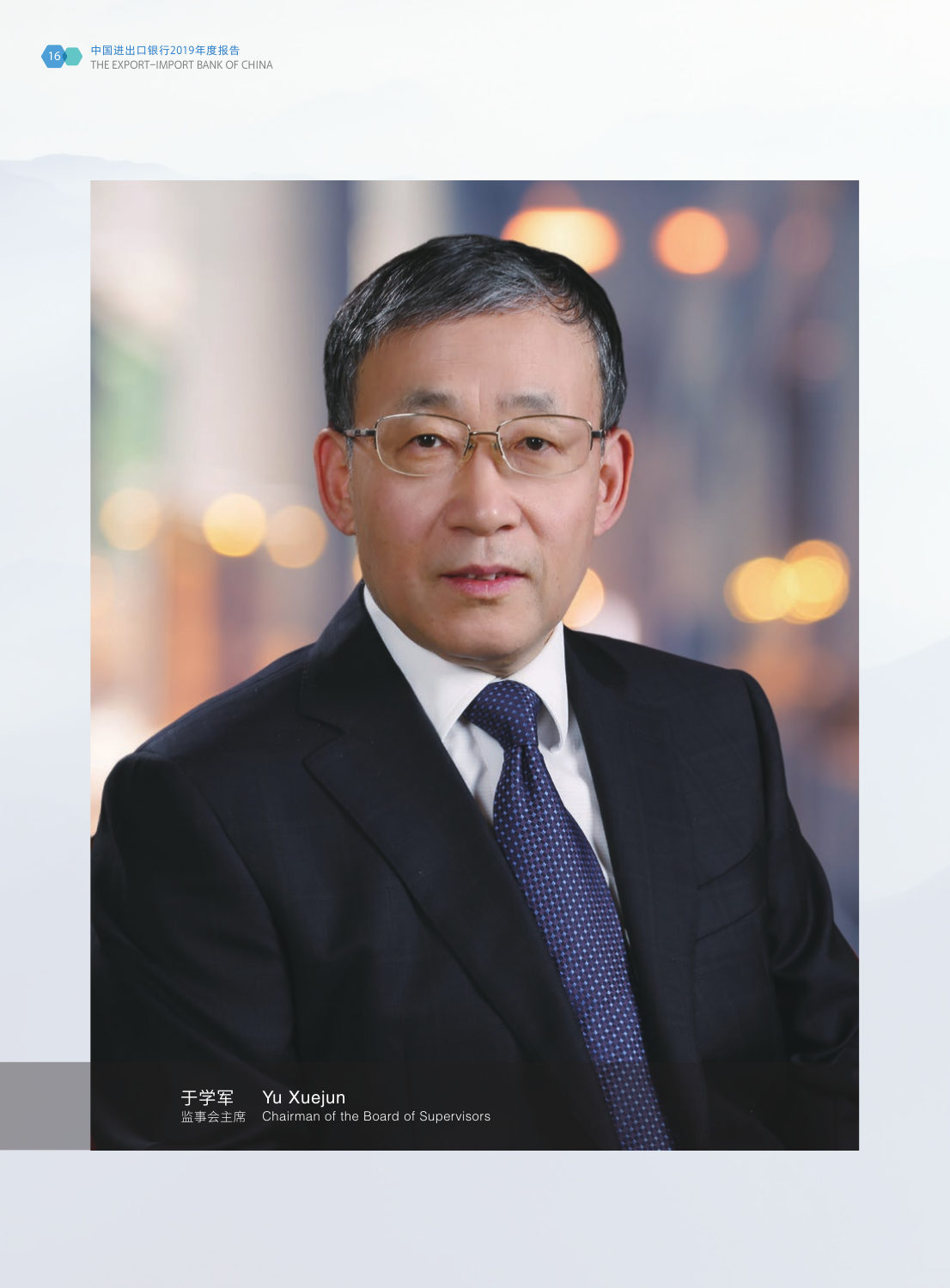## **监事会主席致辞**

Message from the Chairman of the Board of Supervisors

进出口银行监事会由国务院根据《国有重点金融机构监事会暂行条例》委任派出。

2019年,进出口银行监事会继续从出资人和公司治理两个角度把握监督的职能定位, 不断完善监督检查的机制和方法,坚持监督检查的独立性和专业性,围绕中心、突出重 点,紧紧抓住进出口银行在履职尽责、内部控制、风险管理、财务会计和整改问责工作 中存在的突出问题和薄弱环节持续开展监督检查,不断提升监督的针对性和有效性。

探索从公司治理的角度履行监督职责,完善对董事会和高管层及其成员履职的监督流程 及董事、高管人员的述职程序,评价董事会和高管层决策与经营管理的合规性与有效 性,评价董事及高管人员履职尽责情况。跟踪了解进出口银行内部控制、内部监督以及 风险管理等方面的信息,加强分析研判,主动发现风险和问题线索。对总行及部分分支 机构和国别贷款项目开展专项检查和调研,加强对重点风险区域、行业和项目的监督力 度。以国有金融资本保值增值为核心,持续开展财务监督检查。针对进出口银行整改问 责不力的现状,开展专题调研,揭示整改问责体制机制存在的问题。不断督促进出口银 行提升服务国家战略的能力,提高内控和风险管理水平,实现可持续发展。

进一步加强监事会内部管理和队伍建设,完善岗位职责和相关管理制度,抓好各项党建 工作,提升队伍综合素质,切实履行好监事会的监督职责。

中国进出口银行监事会主席